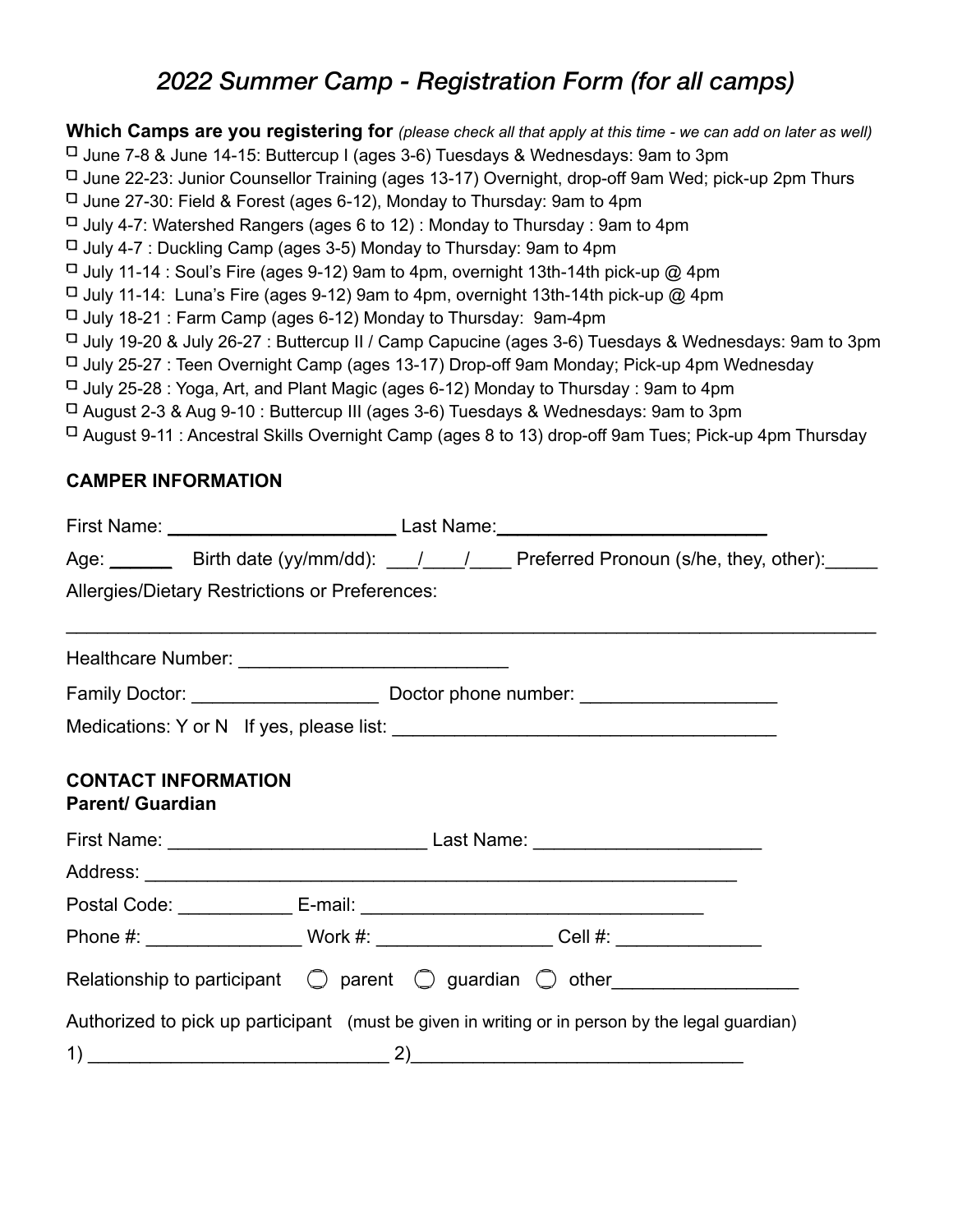| <b>Secondary Contact</b><br>First Name: Name: Name and South Assembly Name and South Assembly Name and Assembly Name and Assembly Name and Assembly Name and Assembly Name and Assembly Name and Assembly Name and Assembly Name and Assembly Name and Ass |  |  | Last Name: __________________________                                              |  |  |  |
|------------------------------------------------------------------------------------------------------------------------------------------------------------------------------------------------------------------------------------------------------------|--|--|------------------------------------------------------------------------------------|--|--|--|
|                                                                                                                                                                                                                                                            |  |  | Cell #: $\qquad \qquad \qquad$                                                     |  |  |  |
|                                                                                                                                                                                                                                                            |  |  | Relationship to participant $\bigcirc$ parent $\bigcirc$ guardian $\bigcirc$ other |  |  |  |
| <b>Emergency Contact</b> (used only in an emergency when the two primary contacts can't be reached)                                                                                                                                                        |  |  |                                                                                    |  |  |  |
|                                                                                                                                                                                                                                                            |  |  |                                                                                    |  |  |  |
|                                                                                                                                                                                                                                                            |  |  | Phone #: Work #: Cell #:                                                           |  |  |  |

Relationship to participant  $\bigcirc$  parent  $\bigcirc$  guardian  $\bigcirc$  other

**Additional Questions for Overnight Camps** (answer only if your child is planning on attending one of the following overnight camps this summer : *Junior Counsellor Training, Soul's Fire and/or Luna's Fire, Teen Overnight Camp, and/or Ancestral Skills.*)

First Overnight Camp Experience?: Y or N ; Slept in Tent before?: Y or N

Any Medications that will be brought to camp? Y or N

Any other medications that are usually / occasionally used? Y or N

**Any other information that may be helpful for a successful overnight camp experience for your child:** 

### **Knife Use Release Form:**

During our some of our programs children (ages 8 and up) will have a chance to learn about knife safety and carving. If a child does not follow our safety rules they will not be permitted to use a knife. A staff member might hold on to their knife until the end of the day. Children will only be allowed to carve if their parent has signed and turned in this form.

I give my child permission to use a knife at Camp/Enrichment/School/ or other KAN programs after they have received the knife safety instruction.

| Child's Name:                |       |  |
|------------------------------|-------|--|
| (Please print)               |       |  |
| Signature of Parent/Guardian | Date: |  |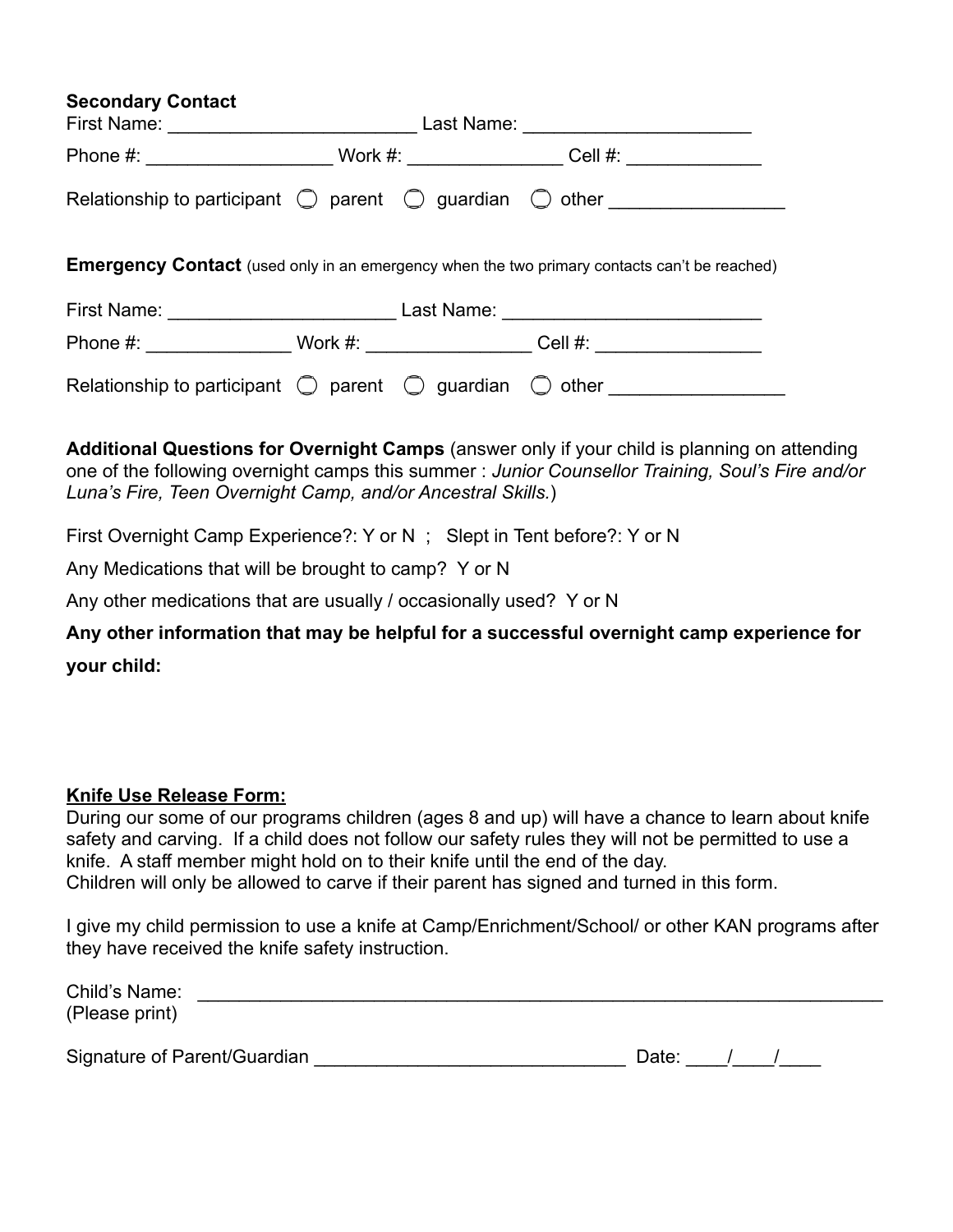### **Medical Information & Consent Form**

It is the policy of **Knowlesville Art & Nature Centre** to notify a parent/guardian when a child is ill or needs medical attention. If we cannot contact parents/guardians and need to get immediate medical assistance for the child, our procedure is to take the child to the nearest emergency service. Please sign the consent below so that we can take appropriate action on behalf of your child.

**In the event that I cannot be contacted**, I hereby give consent for my child to be taken to the nearest emergency centre by the staff at **the Knowlesville Art & Nature Centre** to receive medical treatment.

| Signature of Parent/Guardian | Date |  |  |
|------------------------------|------|--|--|
|                              |      |  |  |

#### **Release of Liability:**

As a condition of my child's participation in the Art & Nature School, I agree to release the Knowlesville Art & Nature Centre, any establishment where the program is held, its employees and agents from any and all liability for any bodily injury, property damage, death or loss of any nature and kind that may occur from participation in any activities of the Art & Nature School.

Signature of Parent/Guardian  $\frac{1}{\frac{1}{2} \cdot \frac{1}{2} \cdot \frac{1}{2} \cdot \frac{1}{2} \cdot \frac{1}{2} \cdot \frac{1}{2} \cdot \frac{1}{2} \cdot \frac{1}{2} \cdot \frac{1}{2} \cdot \frac{1}{2} \cdot \frac{1}{2} \cdot \frac{1}{2} \cdot \frac{1}{2} \cdot \frac{1}{2} \cdot \frac{1}{2} \cdot \frac{1}{2} \cdot \frac{1}{2} \cdot \frac{1}{2} \cdot \frac{1}{2} \cdot \frac{1}{2} \cdot \frac{1}{2$ 

#### **Photo Consent**

During our activities and events staff and parents like to take photos, which we use to promote and showcase our school through social media, our website, and occasionally newsletters or blogs. By signing our photo consent you are agreeing that we may use pictures of your child for these purposes.

*For those preferring not to sign we are happy to accommodate. Please communicate your wishes with staff on the form provided (i.e. taking photos is ok, but you don't want them on facebook, or if you'd rather no photos be taken at all).* 

I hereby give permission for images of my child, captured during regular and special Knowlesville Art & Nature Centre activities through video, photo and digital camera, to be used solely for the purposes of Knowlesville Art & Nature Centre promotional material publications, and waive any rights of compensation or ownership thereto.

Signature of Parent/Guardian  $\frac{1}{\frac{1}{2} \cdot \frac{1}{2} \cdot \frac{1}{2} \cdot \frac{1}{2} \cdot \frac{1}{2} \cdot \frac{1}{2} \cdot \frac{1}{2} \cdot \frac{1}{2} \cdot \frac{1}{2} \cdot \frac{1}{2} \cdot \frac{1}{2} \cdot \frac{1}{2} \cdot \frac{1}{2} \cdot \frac{1}{2} \cdot \frac{1}{2} \cdot \frac{1}{2} \cdot \frac{1}{2} \cdot \frac{1}{2} \cdot \frac{1}{2} \cdot \frac{1}{2} \cdot \frac{1}{2$ 

### **Additional Information on your child that you wish to include :**

Thank you for registering! Please send the completed for to  $\frac{\text{admin}(a)}{\text{chin}(a)}$  knowlesvillenature.ca or you can mail it along with your camp fees to 111 Simms Road, Knowlesville NB, E7L1B1. We can also accept faxed registrations when someone is in the office, please call ahead to 506-375-6400.